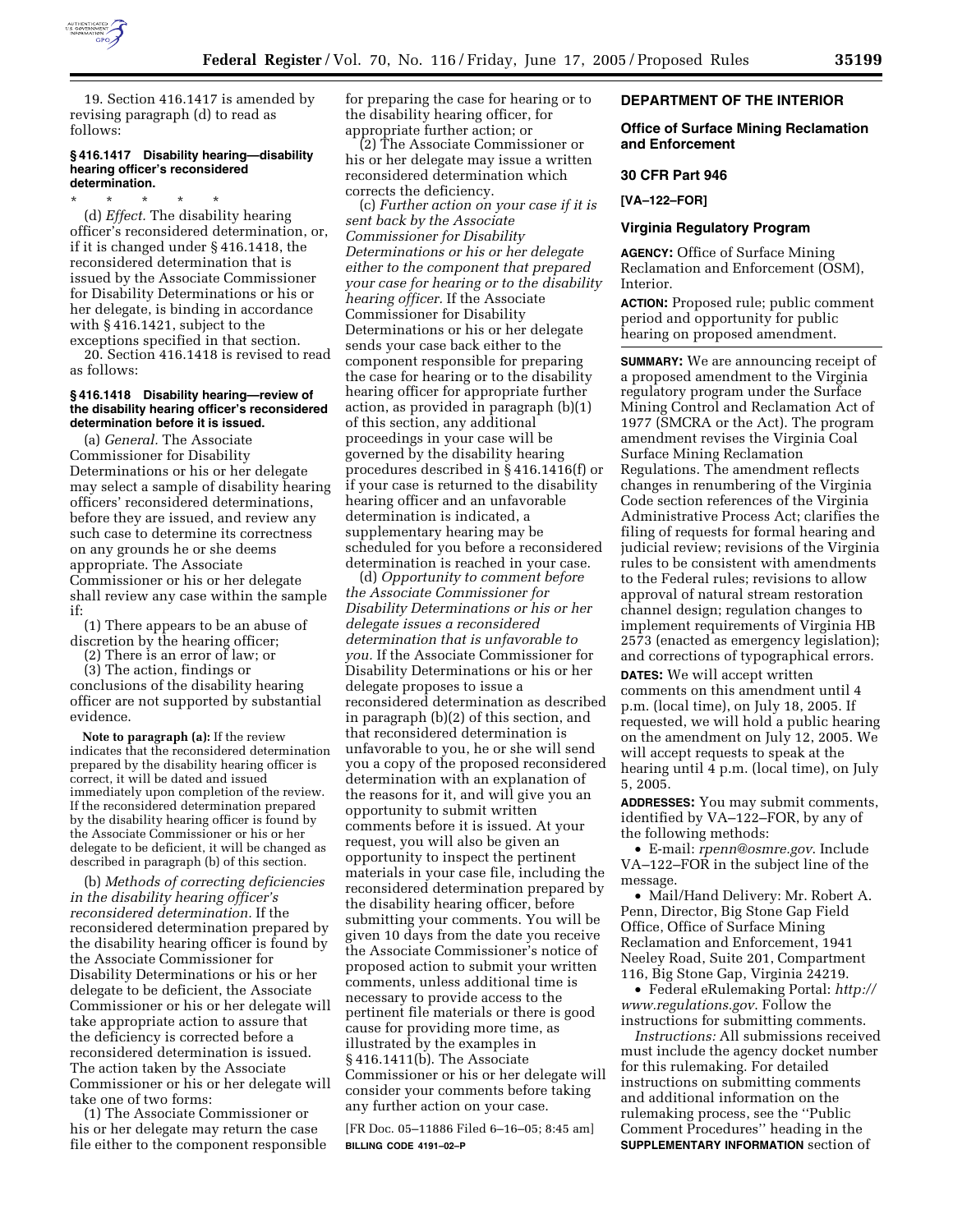this document. You may also request to speak at a public hearing by any of the methods listed above or by contacting the individual listed under **FOR FURTHER INFORMATION CONTACT**.

*Docket:* You may review copies of the Virginia program, this amendment, a listing of any scheduled public hearings, and all written comments received in response to this document at the addresses listed below during normal business hours, Monday through Friday, excluding holidays. You may receive one free copy of the amendment by contacting OSM's Big Stone Gap Field Office.

Mr. Robert A. Penn, Director, Big Stone Gap Field Office, Office of Surface Mining Reclamation and Enforcement, 1941 Neeley Road, Suite 201, Compartment 116, Big Stone Gap, Virginia 24219, Telephone: (540) 523– 4303. E-mail: *rpenn@osmre.gov*.

Mr. Leslie S. Vincent, Virginia Division of Mined Land Reclamation, P.O. Drawer 900, Big Stone Gap, Virginia 24219, Telephone: (540) 523– 8100. E-mail: *lsv@mme.state.va.us*.

**FOR FURTHER INFORMATION CONTACT:** Mr. Robert A. Penn, Director, Big Stone Gap Field Office; Telephone: (540) 523– 4303. Internet: *rpenn@osmre.gov*.

#### **SUPPLEMENTARY INFORMATION:**

I. Background on the Virginia Program II. Description of the Proposed Amendment III. Public Comment Procedures

IV. Procedural Determinations

#### **I. Background on the Virginia Program**

Section 503(a) of the Act permits a State to assume primacy for the regulation of surface coal mining and reclamation operations on non-Federal and non-Indian lands within its borders by demonstrating that its program includes, among other things, "\* State law which provides for the regulation of surface coal mining and reclamation operations in accordance with the requirements of the Act  $*$   $*$ and rules and regulations consistent with regulations issued by the Secretary pursuant to the Act.'' See 30 U.S.C.  $1253(a)(1)$  and  $(7)$ . On the basis of these criteria, the Secretary of the Interior conditionally approved the Virginia program on December 15, 1981. You can find background information on the Virginia program, including the Secretary's findings, the disposition of comments, and conditions of approval of the Virginia program in the December 15, 1981, **Federal Register** (46 FR 61088). You can also find later actions concerning Virginia's program and program amendments at 30 CFR 946.12, 946.13, and 946.15.

# **II. Description of the Proposed Amendment**

By letter dated May 9, 2005 (Administrative Record Number VA– 1048), the Virginia Department of Mines, Minerals and Energy (DMME) submitted an amendment to the Virginia program. In its letter, the DMME stated that the program amendment revises Virginia Coal Surface Mining Reclamation Regulations to reflect the changes in the renumbering of the Virginia Code section references of the Virginia Administrative Process Act; clarifies the filing of requests for formal hearing and judicial review; revises the Virginia rules to make them consistent with amendments to the Federal rules; revises its rules to allow approval of natural stream restoration channel design; changes its regulation to implement requirements of Virginia HB 2573 (enacted as emergency legislation in Chapter 3 of the 2005 Virginia Acts of Assembly); and corrects typographical errors. Specifically, the following amendments are proposed:

1. 4 VAC 25–130–700.12 Petitions to initiate rulemaking.

The proposed amendment revises subsection (e) by changing the citation of the Virginia Code section from ''9– 6.14:1'' to ''2.2–4000A.''

2. 4 VAC 25–130–773.21 Improvidently issued permits; Rescission procedures.

The proposed amendment revises subsection (c), right to appeal, by changing the citation of Virginia Code section from ''9–6.14:1'' to ''2.2– 4000A.''

3. 4 VAC 25–130–775.11 Administrative Review.

The proposed amendment revises subsection (b)(1) by changing the citation of the Virginia Code section from ''9–6.14:12'' to ''2.2–4020.'' In addition, new subsection (d) is added to provide as follows:

(d) All requests for hearing or appeals for review and reconsideration made under this section shall be filed with the Director, Department of Mines, Minerals and Energy, Post Office Drawer 900, Big Stone Gap, Virginia 24219.

4. 4 VAC 25–130–775.13 Judicial Review.

New subsection (c) is added to provide as follows:

(c) All notices of appeal for judicial review of a Hearing Officer's final decision, or the final decision on review and reconsideration, shall be filed with the Director, Department of Mines, Minerals and Energy, Post Office Drawer 900, Big Stone Gap, Virginia 24219.

5. 4 VAC 25–130–784.20 Subsidence Control Plan.

Subsection (a)(3) is amended by deleting language concerning presubsidence survey requirements. The DMME stated that the provision was amended to delete those requirements that are counterpart to Federal regulations that were suspended effective December 22, 1999 (64 FR 71652). The following language is being deleted: ''condition of all noncommercial buildings or occupied residential dwellings and structures related thereto, that may be materially damaged or for which the reasonably foreseeable use may be diminished by subsidence, within the area encompassed by the applicable angle of draw; as well as a survey of the.'' In addition, the following language is being deleted: ''premining condition or value of such noncommercial buildings or occupied residential dwellings and structures related thereto and the.'' As revised, Subsection (a)(3) provides as follows:

(3) A survey of the quantity and quality of all drinking, domestic and residential water supplies within the permit area and adjacent area that could be contaminated, diminished, or interrupted by subsidence. If the applicant cannot make this survey because the owner will not allow access to the site, the applicant will notify the owner in writing of the effect that denial of access will have as described in 4VAC25–130–817.121(c)(4). The applicant must pay for any technical assessment or engineering evaluation used to determine the quantity and quality of drinking, domestic, or residential water supplies. The applicant must provide copies of the survey and any technical assessment or engineering evaluation to the property owner and the division.

6. 4 VAC 25–130–800.51 Administrative review of performance bond forfeiture.

Subsection (c)(1) is amended by changing the citation of the Virginia Code sections from ''9–6.14:12'' to ''2.2– 4020.''

Subsection (e) is amended by clarifying that the ''Division of Mined Land Reclamation'' is now the ''Department of Mines, Minerals and Energy.'' As amended, Subsection (e) provides as follows:

(e) All requests for hearing, or appeals for review and reconsideration made under this section; and all notices of appeal for judicial review of a Hearing Officer's final decision, or the final decision on review and reconsideration shall be filed with the Director, Department of Mines, Minerals and Energy, Post Office Drawer 900, Big Stone Gap, Virginia 24219.

7. 4 VAC 25–130–816.11 Signs and markers.

New Subsection (a)(4) is added and existing (a)(4) is redesignated as (a)(5).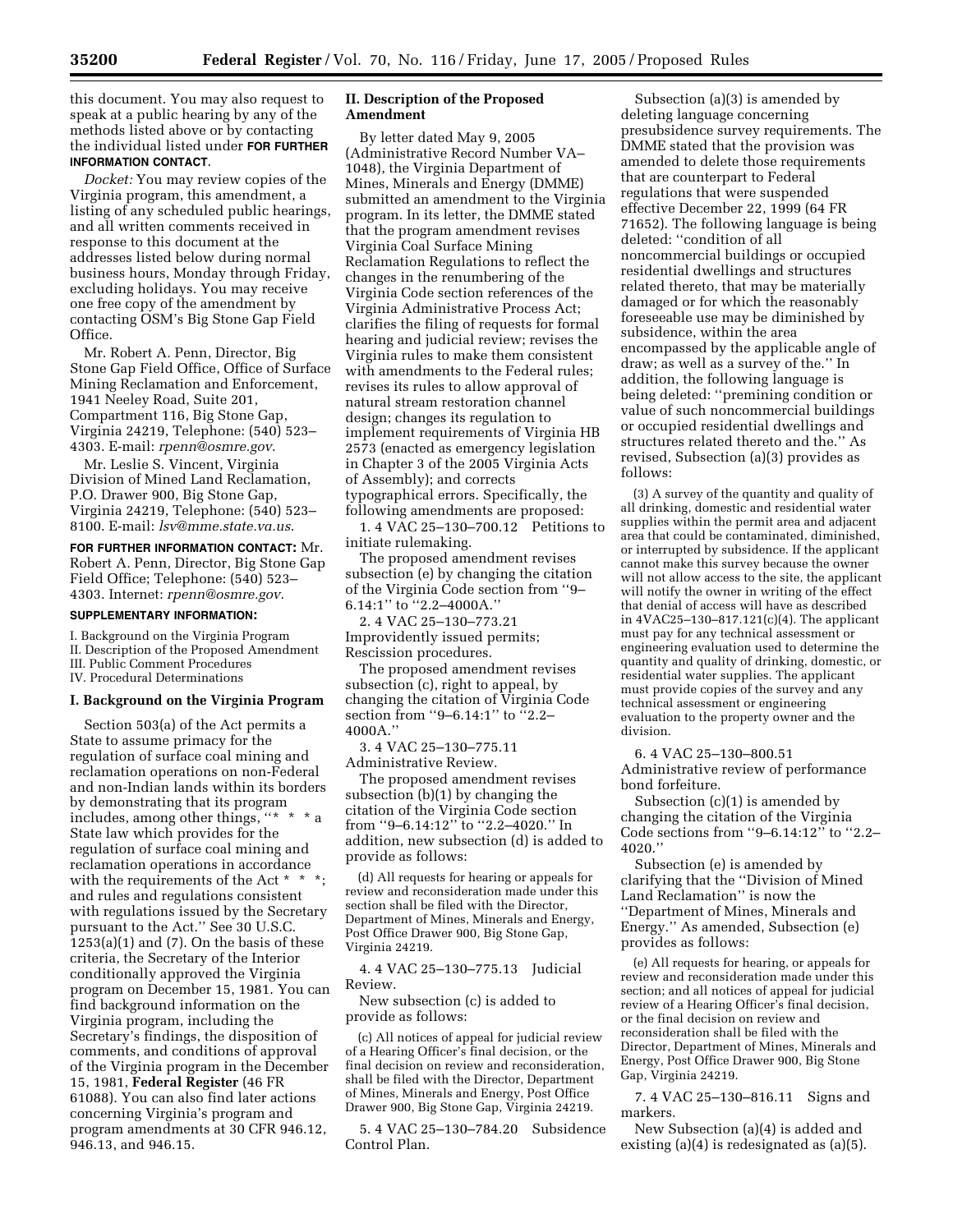As amended, Subsection (a) provides as follows:

(a) Specifications. Signs and markers required under this Part shall—

(1) Be posted, maintained, and removed by the person who conducts the surface mining activities;

(2) Be of a uniform design throughout the operation that can be easily seen and read; (3) Be made of durable material;

(4) For permit boundary markers on areas that are located on steep slopes above private dwellings or other occupied buildings, be made of or marked with fluorescent or reflective paint or material; and

(5) Conform to local ordinances and codes.

8. 4 VAC 25–130–816.43 Diversions. New Subsection (d) is added, and existing Subsection (d) is redesignated as Subsection (e). New Subsection (d) provides as follows:

(d) In lieu of the requirements of paragraphs (a)(2) through (a)(9), (b)(2) through  $(b)(6)$  and  $(c)(1)$  through  $(c)(3)$  of this section, a natural stream restoration channel design approved by the U.S. Army Corps of Engineers as part of an approved U.S. Army Corps of Engineers permit shall be deemed to meet the requirements of this section.

9. 4 VAC 25–130–816.64 Use of explosives; blasting schedule.

New Subsection (a)(4) concerning seismic monitoring is added and provides as follows:

(4) Seismic monitoring shall be conducted when blasting operations on coal surface mining operations are conducted within 1,000 feet of a private dwelling or other occupied building.

10. 4 VAC 25–130–816.105 Backfilling and grading; thick overburden.

This proposed change is intended to revise Virginia's rule to be consistent with the counterpart Federal rule. Thin overburden is addressed under Virginia rule 4 VAC 25–130–816.104. This provision is amended as follows: The term ''Thin'' is deleted and replaced by the term ''Thick'' in subsection (a); the term ''insufficient'' is deleted and replaced by ''more than sufficient'' in subsection (a); the term ''less'' is deleted and replaced by the term ''more'' in subsection (a); and the term "thin" is deleted and replaced by the term ''thick'' in subsection (b). As amended this provision provides as follows:

(a) Thick overburden exists when spoil and other waste materials available from the entire permit area is more than sufficient to restore the disturbed area to its approximate original contour. More than sufficient spoil and other waste materials occur where the overburden thickness times the swell factor, plus the thickness of other available waste materials, is more than the combined thickness of the overburden and coal bed prior to removing the coal, so that after

backfill and grading the surface configuration of the reclaimed area would not:

(1) Closely resemble the surface

configuration of the land prior to mining; or (2) Blend into and complement the drainage pattern of the surrounding terrain.

(b) Where thick overburden occurs within the permit area, the permittee at a minimum shall:

(1) Restore the approximate original contour and then use the remaining spoil and other waste materials to attain the lowest practicable grade, but not more than the angle of repose;

(2) Meet the requirements of 4VAC25–130– 816.102(a)(2) through (j); and

(3) Dispose of any excess spoil in accordance with 4VAC25–130–816.71 through 4VAC25–130–816.75.

11. 4 VAC 25–130–817.11 Signs and markers.

New Subsection (a)(4) is added and existing subsection (a)(4) is redesignated as (a)(5). New subsection (a)(4) provides as follows:

(a) Specifications. Signs and markers required under this Part shall —

(4) For permit boundary markers on areas that are located on steep slopes above private dwellings or other occupied dwellings, be made of or marked with fluorescent or reflective paint or material; and

12. 4 VAC 25–130–817.43 Diversions.

New Subsection (d) is added and existing Subsection (d) is redesignated as Subsection (e). As amended, new Subsection (d) provides as follows:

(d) In lieu of the requirements of paragraphs (a)(2) through (a)(9),  $(b)(2)$ through  $(b)(6)$  and  $(c)(1)$  through  $(c)(3)$  of this section, a natural stream restoration channel design approved by the U.S. Army Corps of Engineers as part of an approved U.S. Army Corps of Engineers permit shall be deemed to meet the requirements of this section.

13. 4 VAC 25–130–817.64 Use of explosives; general performance standards.

New Subsection (d) is added and provides as follows:

(d) Seismic monitoring shall be conducted when blasting operations on coal surface mining operations are conducted within 1,000 feet of a private dwelling or other occupied building.

14. 4 VAC 25–130–817.121 Subsidence control.

This provision is amended by deleting Subsections (c)(4)(i)–(iv) and redesignating Subsection  $(c)(4)(v)$  as subsection (c)(4). The DMME stated that this provision was amended to delete those requirements that are counterpart to Federal regulations that were suspended effective December 22, 1999 (64 FR 71652). This provision had created a rebuttable presumption that underground mining caused subsidence, where the subsidence damage occurred

within the angle of draw. As amended, Subsection (c)(4) provides as follows:

(4) Information to be considered in determination of causation. In a determination whether damage to protected structures was caused by subsidence from underground mining, all relevant and reasonably available information will be considered by the division.

15. 4 VAC 25–130–842.15 Review of decision not to inspect or enforce.

The proposed amendment revises Subsection (d) by changing the citation of the Virginia Code section from ''9– 6.14:1'' to ''2.2–4000A.''

16. 4 VAC 25–130–843.12 Notices of violation.

The proposed amendment revises Subsection (j) by changing the citation of the Virginia Code section from ''9– 6.14:1'' to ''2.2–4000A.''

17. 4 VAC 25–130–843.13 Suspension or revocation of permits; pattern of violations.

The proposed amendment revises Subsection (b) by changing the citation of the Virginia Code section from ''9– 6.14:12'' to ''2.2–4020.'' Subsection (e) is amended by clarifying that the ''Division of Mined Land Reclamation'' is now the ''Department of Mines, Minerals, and Energy.'' As amended, Subsection (e) provides as follows:

(e) All requests for hearing, or appeals for review and reconsideration made under this section; and all notices of appeal for judicial review of a Hearing Officer's final decision, or the final decision on review and reconsideration shall be filed with the Director, Department of Mines, Minerals and Energy, Post Office Drawer 900, Big Stone Gap, Virginia 24219.

18. 4 VAC 25–130–843.15. Informal public hearing.

The amendment revises Subsection (c) by changing the citation of the Virginia Code section from ''9–6.14:11'' to ''2.2–4019.''

19. 4 VAC 25–130–843.16 Formal review of citations.

Subsection (e) is amended by clarifying that the ''Division of Mined Land Reclamation'' is now the ''Department of Mines, Minerals, and Energy.'' As amended, Subsection (e) provides as follows:

(e) All requests for hearing before a Hearing Officer, or appeals for review and reconsideration, made under this section, and all notices of appeal for judicial review of a Hearing Officer's final decision or a final decision on review and reconsideration, shall be filed with the Director, Department of Mines, Minerals and Energy, Post Office Drawer 900, Big Stone Gap, Virginia 24219.

20. 4 VAC 25–130–845.13 Point System.

Subsections (c)(1) and (d) are amended to correct typographical errors.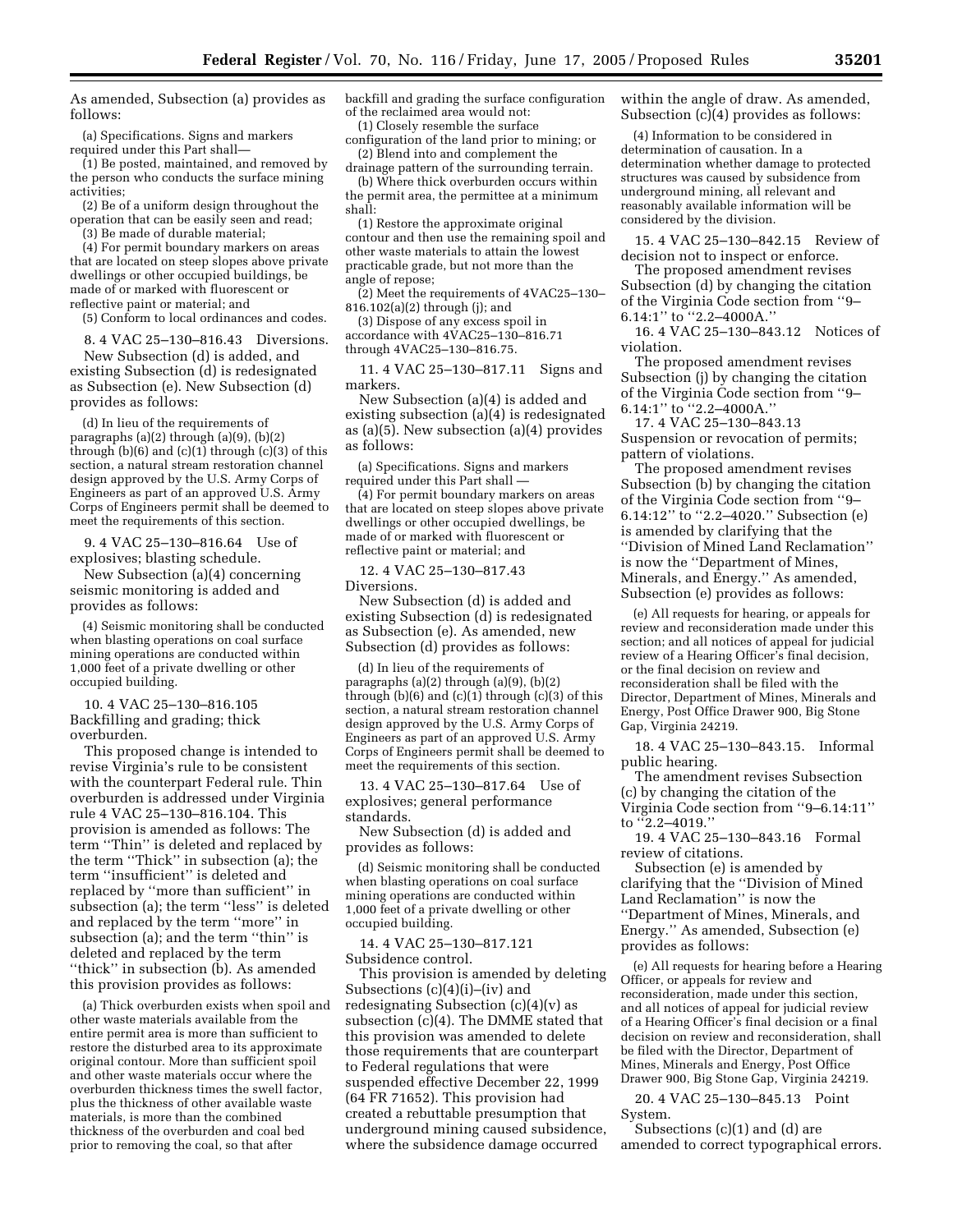At Subsection (c)(1), the phrase ''(a) and'' is added immediately before ''(b),'' and the phrase ''and (c)'' is deleted. As amended, Subsection (c)(1) provides as follows:

(c) Credit for good faith in attempting to achieve compliance.

(1) The division shall deduct from the total points assigned under Subsections (a) and (b) points based on the demonstrated good faith of the permittee in attempting to achieve rapid compliance after notification of the violation. Points shall be deducted as follows.

Subsection (d) is amended by adding ''(a),'' immediately before ''(b);'' adding "and" immediately following "(b)," and deleting ''and (d)'' immediately following (c). As amended, the language of Subsection (d) provides as follows:

(d) Determination of base penalty. The division shall determine the base amount of any civil penalty by converting the total number of points calculated under Subsections (a), (b), and (c), of this section to a dollar amount, according to the following schedule.

Subsection (e), concerning credit for additional penalties for previous history is amended at (e)(1) by adding the words ''[e]xcept for a violation that resulted in personal injury or fatality to any person.'' As amended, Subsection (e)(1) provides as follows:

(1) Except for a violation that resulted in personal injury or fatality to any person, the division shall reduce the base penalty determined under Subsection (d) by 10% if the permittee has had no violations cited by the division within the preceding 12-month period.

Subsection (f), concerning maximum penalty which the division may assess, is amended by adding the words ''except that if the violation resulted in a personal injury or fatality to any person, then the civil penalty determined under Subsection (d) shall be multiplied by a factor of twenty (20), not to exceed \$70,000.'' As amended, Subsection (f) provides as follows:

(f) The maximum penalty which the division may assess under this section for each cessation order or notice of violation shall be \$5,000, except that if the violation resulted in a personal injury or fatality to any person, then the civil penalty determined under Subsection (d) shall be multiplied by a factor of twenty (20), not to exceed \$70,000. As provided in 4 VAC 25–130–845.15, each day of continuing violation may be deemed a separate violation for the purpose of assessing penalties.

21. 4 VAC 25–130–845.15 Assessment of separate violations for each day.

Subsection (a) is amended in the last sentence by adding the words ''or more'' immediately following the words ''a

penalty of \$5,000.'' As amended, Subsection (a) provides as follows:

(a) The division may assess separately a civil penalty for each day from the date of issuance of the notice of violation or cessation order to the date set for abatement of the violation. In determining whether to make such an assessment, the division shall consider the factors listed in 4 VAC 25–130– 845.13 and may consider the extent to which the person to whom the notice or order was issued gained any economic benefit as a result of a failure to comply. For any violation which continues for two or more days and which has been assigned a penalty of \$5,000 or more under 4 VAC 25–130– 845.13, the division shall assess a penalty for a minimum of two separate days.

22. 4 VAC 25–130–845.18 Procedures for assessment conference.

The proposed amendment revises subsection (b)(1) by changing the citation of the Virginia Code sections from ''9–6.14:11'' to ''2.2–4019.''

23. 4 VAC 25–130–845.19 Request for hearing.

The proposed amendment revises Subsection (c) by changing the citation of the Virginia Code sections from ''9– 6.14:12'' to ''2.2–4020.''

New Subsection (d) is added to provide as follows:

All requests for hearing or appeals for review and reconsideration made under this section shall be filed with the Director, Department of Mines, Minerals and Energy, Post Office Drawer 900, Big Stone Gap, Virginia 24219.

24. 4 VAC 25–130–846.14 Amount of the individual civil penalty.

Subsection (b) is amended by adding new language to the end of the first sentence. As amended, Subsection (b) provides as follows:

(b) The penalty shall not exceed \$5,000 for each violation, except that if the violation resulted in a personal injury or fatality to any person, then the civil penalty determined under 4 VAC 25-130- $\overline{845.13}$ (d) shall be multiplied by a factor of twenty (20), not to exceed \$70,000. Each day of a continuing violation may be deemed a separate violation and the division may assess a separate individual civil penalty for each day the violation, failure or refusal continues, from the date of service of the underlying notice of violation, cessation order or other order incorporated in a final decision issued by the Director, until abatement or compliance is achieved.

#### **III. Public Comment Procedures**

Under the provisions of 30 CFR 732.17(h), we are seeking your comments on whether the amendment satisfies the applicable program approval criteria of 30 CFR 732.15. If we approve the amendment, it will become part of the Virginia program.

## *Written Comments*

Send your written or electronic comments to OSM at the address given above. Your written comments should be specific, pertain only to the issues proposed in this rulemaking, and include explanations in support of your recommendations. We may not consider or respond to your comments when developing the final rule if they are received after the close of the comment period (see **DATES**). We will make every attempt to log all comments into the administrative record, but comments delivered to an address other than the Big Stone Gap Field Office may not be logged in.

# *Electronic Comments*

Please submit Internet comments as an ASCII Word file avoiding the use of special characters and any form of encryption. Please also include Attn: SATS NO. VA–122–FOR and your name and return address in your Internet message. If you do not receive a confirmation that we have received your Internet message, contact the Big Stone Gap Field office at (540) 523–4303.

#### *Availability of Comments*

We will make comments, including names and addresses of respondents, available for public review during normal business hours. We will not consider anonymous comments. If individual respondents request confidentiality, we will honor their request to the extent allowable by law. Individual respondents who wish to withhold their name or address from public review, except for the city or town, must state this prominently at the beginning of their comments. We will make all submissions from organizations or businesses, and from individuals identifying themselves as representatives or officials of organizations or businesses, available for public inspection in their entirety.

#### *Public Hearing*

If you wish to speak at the public hearing, contact the person listed under **FOR FURTHER INFORMATION CONTACT** by 4 p.m. (local time), on July 5, 2005. If you are disabled and need special accommodations to attend a public hearing, contact the person listed under **FOR FURTHER INFORMATION CONTACT**. We will arrange the location and time of the hearing with those persons requesting the hearing. If no one requests an opportunity to speak, we will not hold a hearing.

To assist the transcriber and ensure an accurate record, we request, if possible, that each person who speaks at the public hearing provide us with a written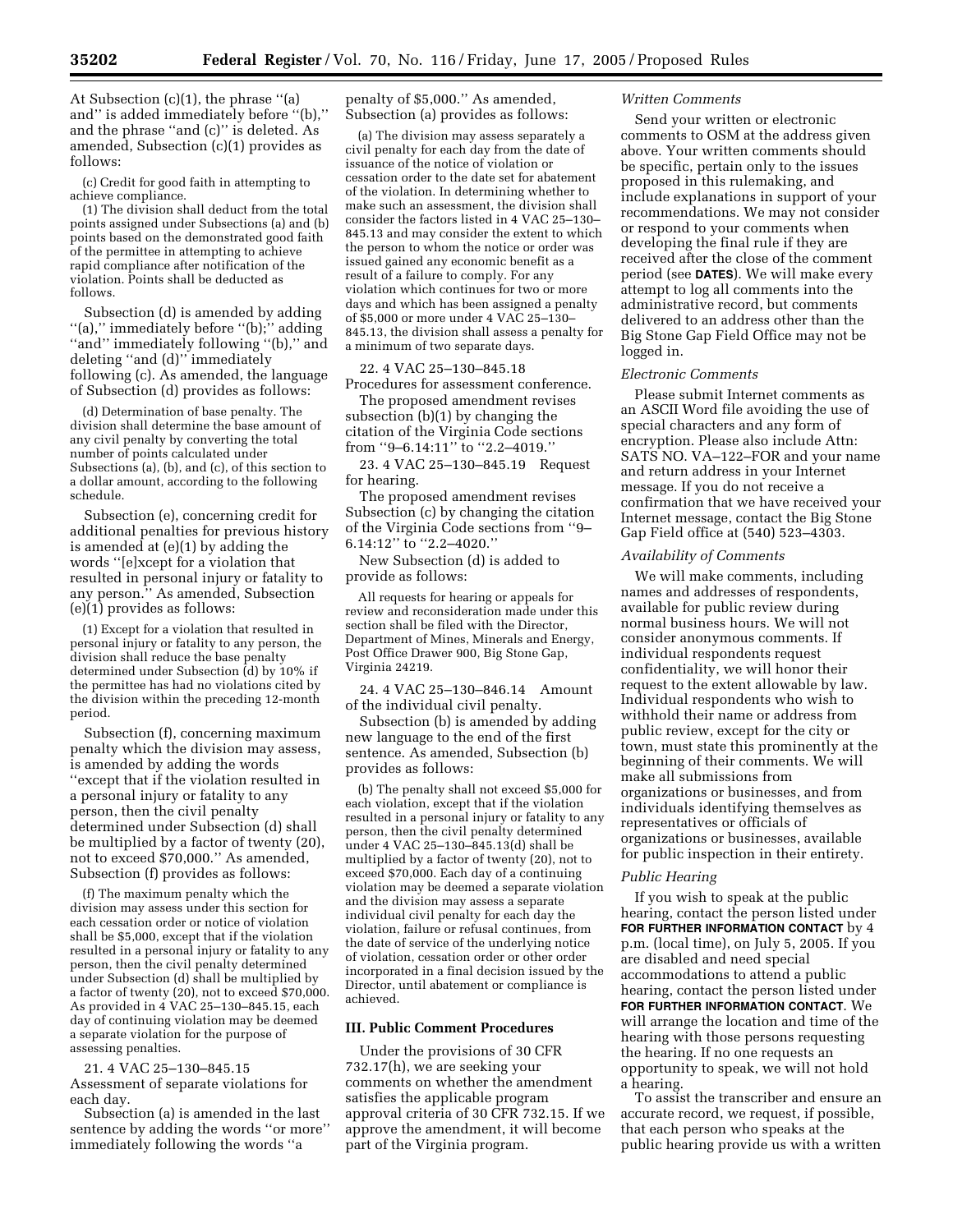copy of his or her comments. The public hearing will continue on the specified date until everyone scheduled to speak has been given an opportunity to be heard. If you are in the audience and have not been scheduled to speak and wish to do so, you will be allowed to speak after those who have been scheduled. We will end the hearing after everyone scheduled to speak and others present in the audience who wish to speak, have been heard.

#### *Public Meeting*

If only one person requests an opportunity to speak, we may hold a public meeting rather than a public hearing. If you wish to meet with us to discuss the amendment, please request a meeting by contacting the person listed under **FOR FURTHER INFORMATION CONTACT**. All such meetings will be open to the public and, if possible, we will post notices of meetings at the locations listed under **ADDRESSES.** We will make a written summary of each meeting a part of the Administrative Record.

## **IV. Procedural Determinations**

#### *Executive Order 12630—Takings*

This rule does not have takings implications. This determination is based on the analysis performed for the counterpart Federal regulation.

# *Executive Order 12866—Regulatory Planning and Review*

This rule is exempt from review by the Office of Management and Budget under Executive Order 12866.

### *Executive Order 12988—Civil Justice Reform*

The Department of the Interior has conducted the reviews required by section 3 of Executive Order 12988 and has determined that this rule meets the applicable standards of subsections (a) and (b) of that section. However, these standards are not applicable to the actual language of State regulatory programs and program amendments because each program is drafted and promulgated by a specific State, not by OSM. Under sections 503 and 505 of SMCRA (30 U.S.C. 1253 and 1255) and the Federal regulations at 30 CFR 730.11, 732.15, and 732.17(h)(10), decisions on proposed State regulatory programs and program amendments submitted by the States must be based solely on a determination of whether the submittal is consistent with SMCRA and its implementing Federal regulations and whether the other requirements of 30 CFR parts 730, 731, and 732 have been met.

### *Executive Order 13132—Federalism*

This rule does not have Federalism implications. SMCRA delineates the roles of the Federal and State governments with regard to the regulation of surface coal mining and reclamation operations. One of the purposes of SMCRA is to ''establish a nationwide program to protect society and the environment from the adverse effects of surface coal mining operations.'' Section 503(a)(1) of SMCRA requires that State laws regulating surface coal mining and reclamation operations be ''in accordance with'' the requirements of SMCRA, and section 503(a)(7) requires that State programs contain rules and regulations ''consistent with'' regulations issued by the Secretary pursuant to SMCRA.

## *Executive Order 13175—Consultation and Coordination With Indian Tribal Governments*

In accordance with Executive Order 13175, we have evaluated the potential effects of this rule on federallyrecognized Indian tribes and have determined that the rule does not have substantial direct effects on one or more Indian tribes, on the relationship between the Federal Government and Indian tribes, or on the distribution of power and responsibilities between the Federal Government and Indian tribes. The basis for this determination is that our decision is on a State regulatory program and does not involve a Federal regulation involving Indian lands.

## *Executive Order 13211—Regulations That Significantly Affect the Supply, Distribution, or Use of Energy*

On May 18, 2001, the President issued Executive Order 13211 which requires agencies to prepare a Statement of Energy Effects for a rule that is (1) considered significant under Executive Order 12866, and (2) likely to have a significant adverse effect on the supply, distribution, or use of energy. Because this rule is exempt from review under Executive Order 12866 and is not expected to have a significant adverse effect on the supply, distribution, or use of energy, a Statement of Energy Effects is not required.

#### *National Environmental Policy Act*

This rule does not require an environmental impact statement because section 702(d) of SMCRA (30 U.S.C. 1292(d)) provides that agency decisions on proposed State regulatory program provisions do not constitute major Federal actions within the meaning of section 102(2)(C) of the

National Environmental Policy Act (42 U.S.C. 4332(2)(C)).

### *Paperwork Reduction Act*

This rule does not contain information collection requirements that require approval by OMB under the Paperwork Reduction Act (44 U.S.C. 3507 *et seq.*).

## *Regulatory Flexibility Act*

The Department of the Interior certifies that this rule will not have a significant economic impact on a substantial number of small entities under the Regulatory Flexibility Act (5 U.S.C. 601 *et seq.*). The State submittal, which is the subject of this rule, is based upon counterpart Federal regulations for which an economic analysis was prepared and certification made that such regulations would not have a significant economic effect upon a substantial number of small entities. In making the determination as to whether this rule would have a significant economic impact, the Department relied upon the data and assumptions for the counterpart Federal regulations.

# *Small Business Regulatory Enforcement Fairness Act*

This rule is not a major rule under 5 U.S.C. 804(2), the Small Business Regulatory Enforcement Fairness Act. This rule: (a) Does not have an annual effect on the economy of \$100 million; (b) Will not cause a major increase in costs or prices for consumers, individual industries, Federal, State, or local government agencies, or geographic regions; and (c) Does not have significant adverse effects on competition, employment, investment, productivity, innovation, or the ability of U.S.-based enterprises to compete with foreign-based enterprises. This determination is based upon the analysis performed under various laws and executive orders for the counterpart Federal regulations.

### *Unfunded Mandates*

This rule will not impose an unfunded mandate on State, local, or tribal governments or the private sector of \$100 million or more in any given year. This determination is based upon the analysis performed under various laws and executive orders for the counterpart Federal regulations.

### **List of Subjects in 30 CFR Part 948**

Intergovernmental relations, Surface mining, Underground mining.